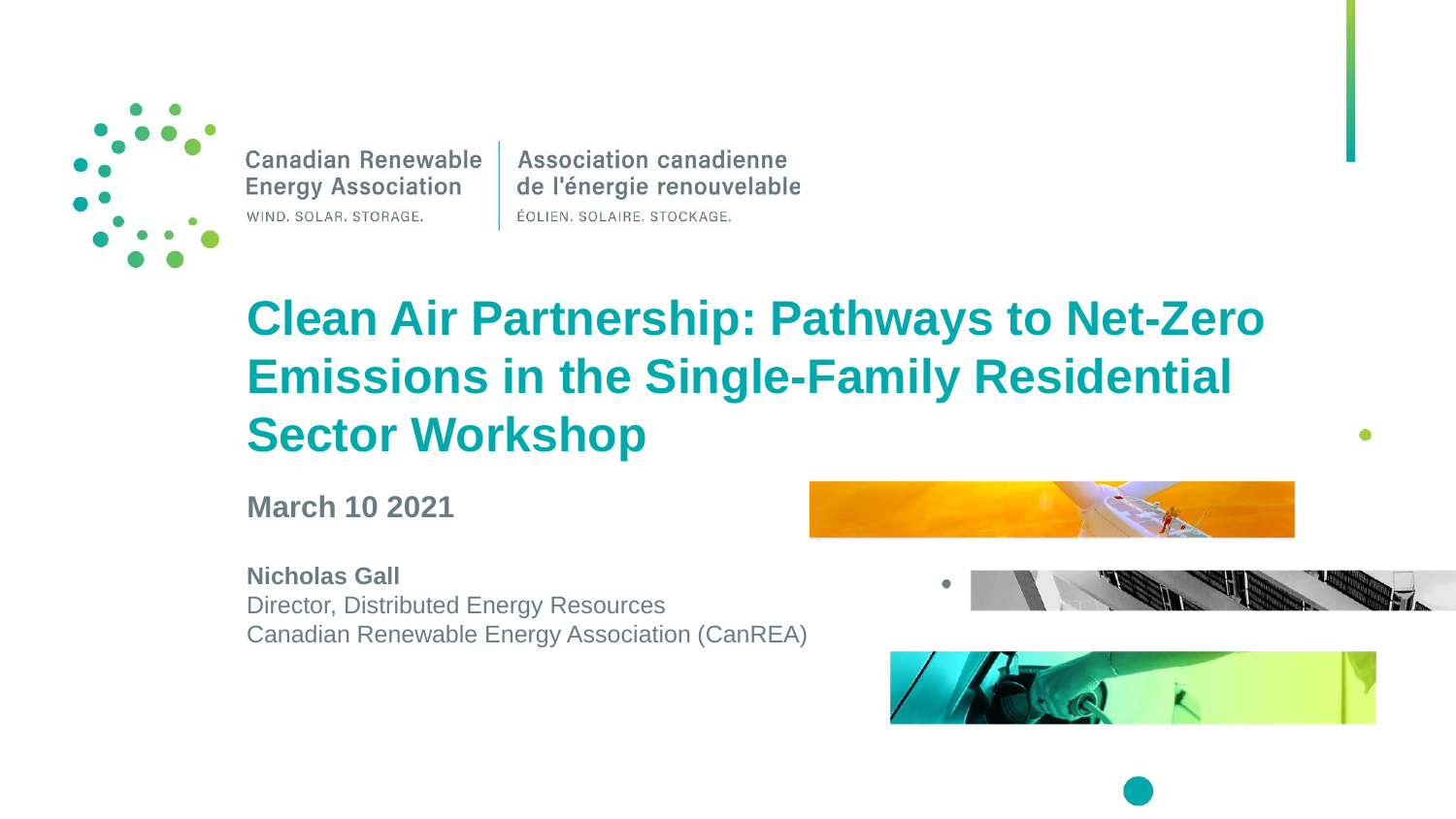#### **The role of rooftop solar in achieving net zero**



**Above:** A 6 kW solar home – Image: WattsUp Solar

Even in the context of a "mostly clean" grid, rooftop solar can make an important contribution to net zero.

Over the course of a year, this 6-kilowatt residential PV system (left) will generate at least 7,000 kWh of electricity – Enough to power:

- An electric vehicle driving 15,000 km per year
- An electric water heater to meet a household's annual hot water needs (average 51,100 liters)
- ... With plenty left over for other household uses (e.g. run the dishwasher every day)

Behind-the-Meter generation and energy storage helps to avoid transmission, distribution and centralized generation infrastructure build-out, for the benefit of all ratepayers, and can be used to provide grid support services (e.g. frequency regulation)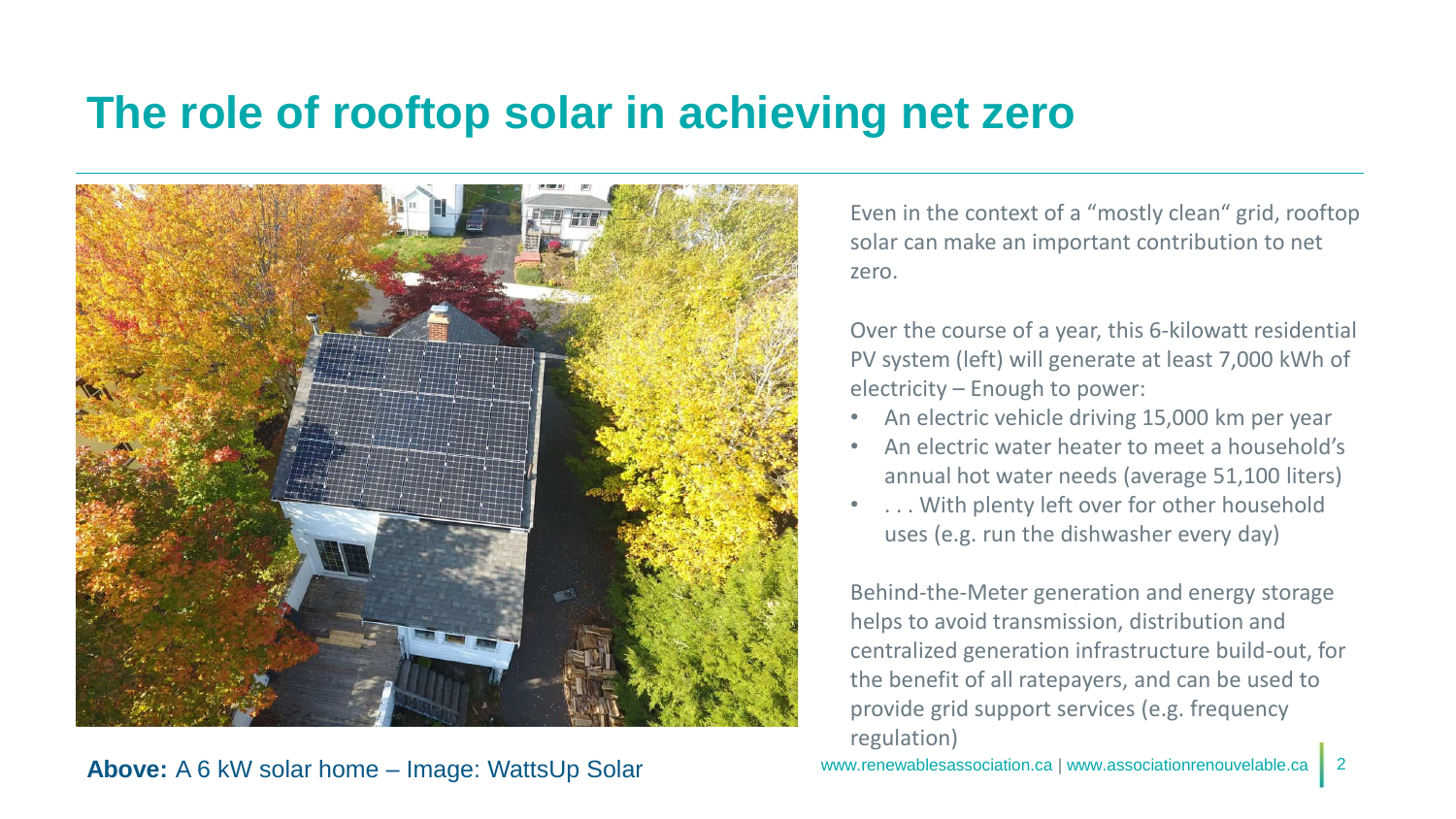### **The role of rooftop solar in achieving net zero**



- Peak electricity demand in Toronto is increasingly driven by demand for space cooling – Well aligned with solar PV peak generation
- Marginal electricity generation to meet summer peaks: uneconomic and highly polluting natural gas generation
- Toronto Atmospheric Fund analysis (2019) indicates "Summer is characterized by the highest [Marginal Emissions Factor], and notable spike during the middle of the day, both associated with the higher cooling loads resulting from higher daytime temperatures in the summer"

**Above:** Toronto Atmospheric Fund - A Clearer View on Ontario's Emissions (2019)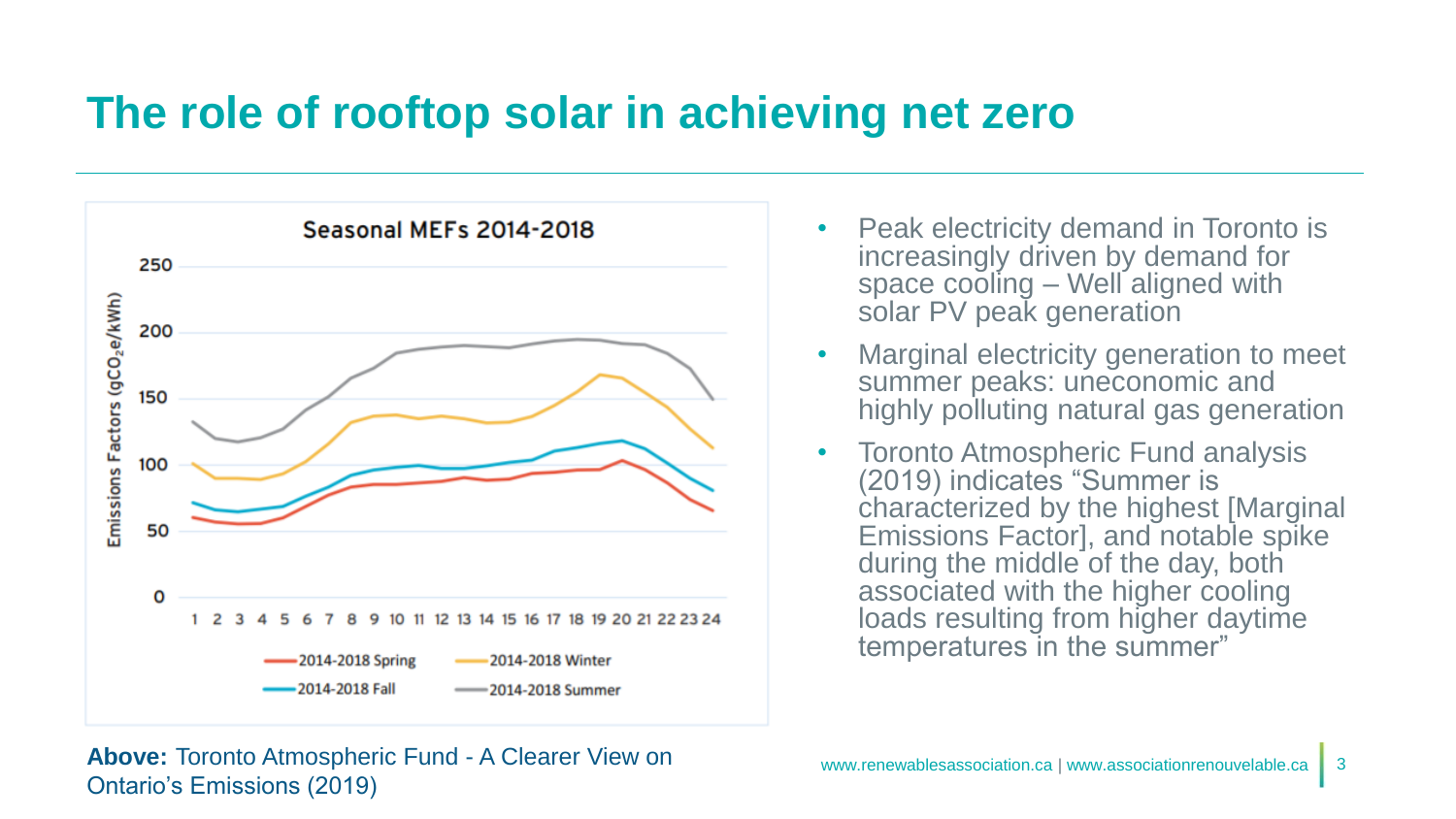## **Scaling up**

Canada's solar industry can scale up very quickly to meet demand – Solar installers can be hired and safely trained relatively quickly; Easy transition for skilled tradespeople in other fields.

Top recommendations for getting to scale:

- **Quicker and more efficient permitting and approval process:** LDCs are extremely slow to approve connection applications for distributed generation and storage, despite significant advances in equipment safety – Each LDC has their own unique standards and practices with no coordination
- **Enable third-party ownership of net metered renewable energy generation:** Lack of access to up-front capital is a major obstacle for homeowners and businesses to invest in on-site renewable electricity, particularly for low-income households
- **Enable community net metering:** It is extremely difficult for renters, and homeowners who may lack suitable roof space, to access renewable electricity generation. Allowing off-site renewable electricity generation to be located off-site, where it can best serve the grid in terms of local congestion avoidance, can benefit both these consumers and the energy system as a whole